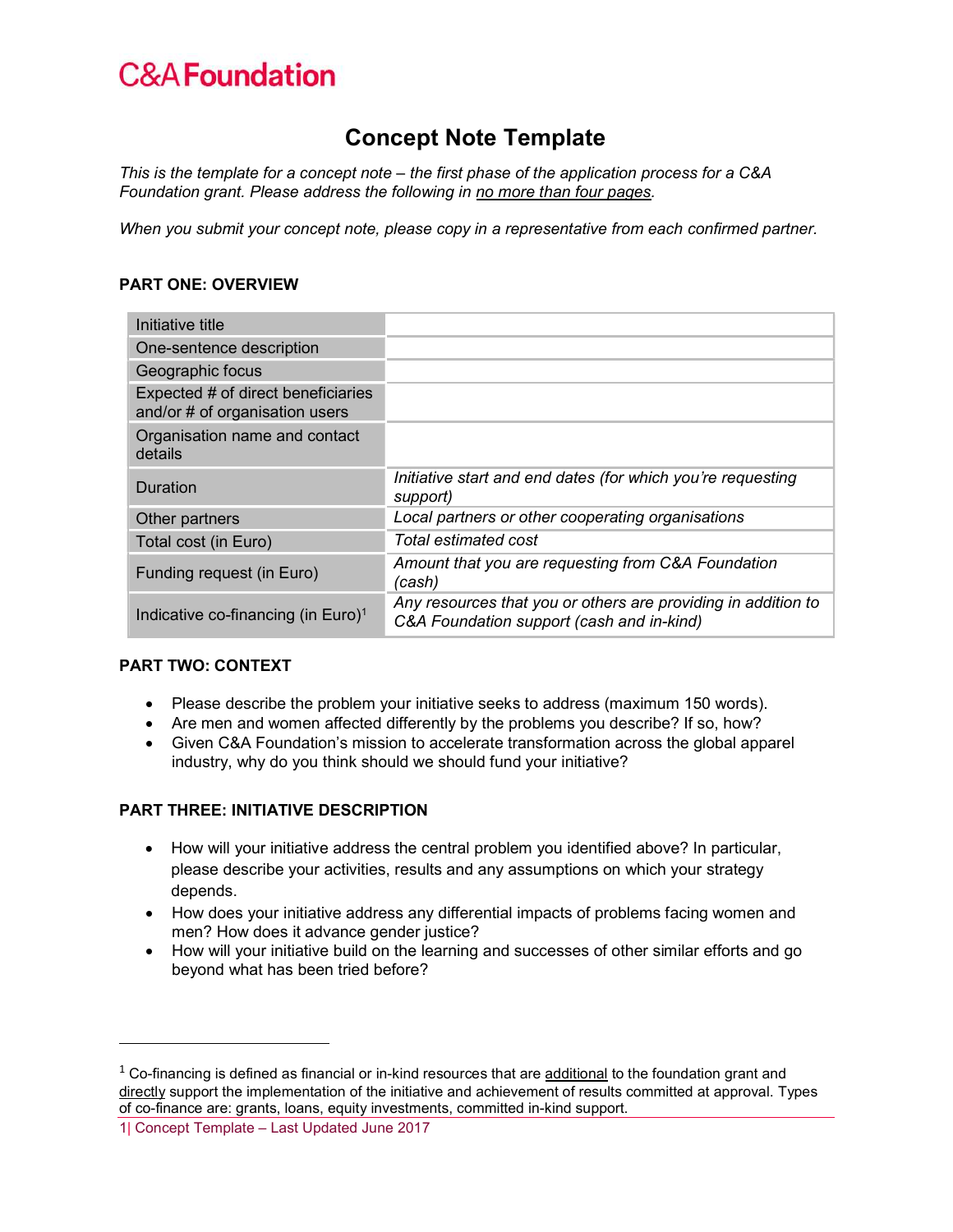## **C&A Foundation**

### PART FOUR: ACHIEVING AND MEASURING RESULTS

- How will your initiative contribute to systemic change, at a country or region-wide level? Please explain how the private sector, civil society and/or public sector will contribute to this transformation.
- Each signature programme at C&A Foundation has its own Theory of Change (TOC), which is core to achieving and measuring results. These are all included in the appendix to this document. Please describe how your initiative will contribute to one or more of the below Key Performance Indicators (KPIs) of our signature programmes.

#### WORKING CONDITIONS PROGRAMME

- 1. Number of workers benefiting from better working conditions and wages
	- 1.1. Number of factories making changes to improve working conditions
	- 1.2. Number of changes made by factories to improve working conditions
	- 1.3. Number of stakeholders making changes to improve working conditions
	- 1.4. Number of changes made by stakeholders to improve working conditions
- 2. Number of disclosure and transparency mechanisms used to improve working conditions 2.1. Number of people or organisations using the mechanism(s)
	- 2.2. Number of organisations being evaluated by the mechanism(s)
- 3. Number of collective bargaining agreements 3.1. Number of workers covered by the collective bargaining agreement (s)
- 4. Number of women leading efforts to improve working conditions
- 5. Number of stakeholders working together
- 6. Number of partner organisations strengthened

#### SUSTAINABLE COTTON PROGRAMME

- 1. Number of tons of sustainable cotton produced
- 2. Percentage increase in certified/verified farmers
- 3. Number of hectares under sustainable cotton production
- 4. Percentage increase in net farm income (KPI to vary by geography)
- 5. Number of policies and regulations that support sustainable cotton farming
- 6. Percentage increase in uptake of sustainable cotton brands
- 7. Number of women in farm leadership roles

#### FORCED AND CHILD LABOUR PROGRAMME

- 1. Number of female and male survivors trained and employed with viable livelihoods (disaggregate)
- 2. Number of survivors and at-risk children enrolled in school
- 3. Documentation of policy improvements related to forced and child labour (qualitative)
- 4. Community structures in place to prevent forced and child labour (qualitative)
- 5. Number of brands collaborating in initiatives to improve the protection of workers
- 6. Number and focus of media stories generated
- 7. Number of female and male workers participating in rights and empowerment programmes (disaggregate)

Please note: we are currently developing our Theory of Change for CIRCULAR FASHION (including chemical use). Please contact us (*grants@candafoundation.org*) to receive further guidance on KPIs applicable for this signature programme.

 We apply a gender justice lens to all our work. Please include how your initiative will contribute to one or more of our gender justice KPIs: